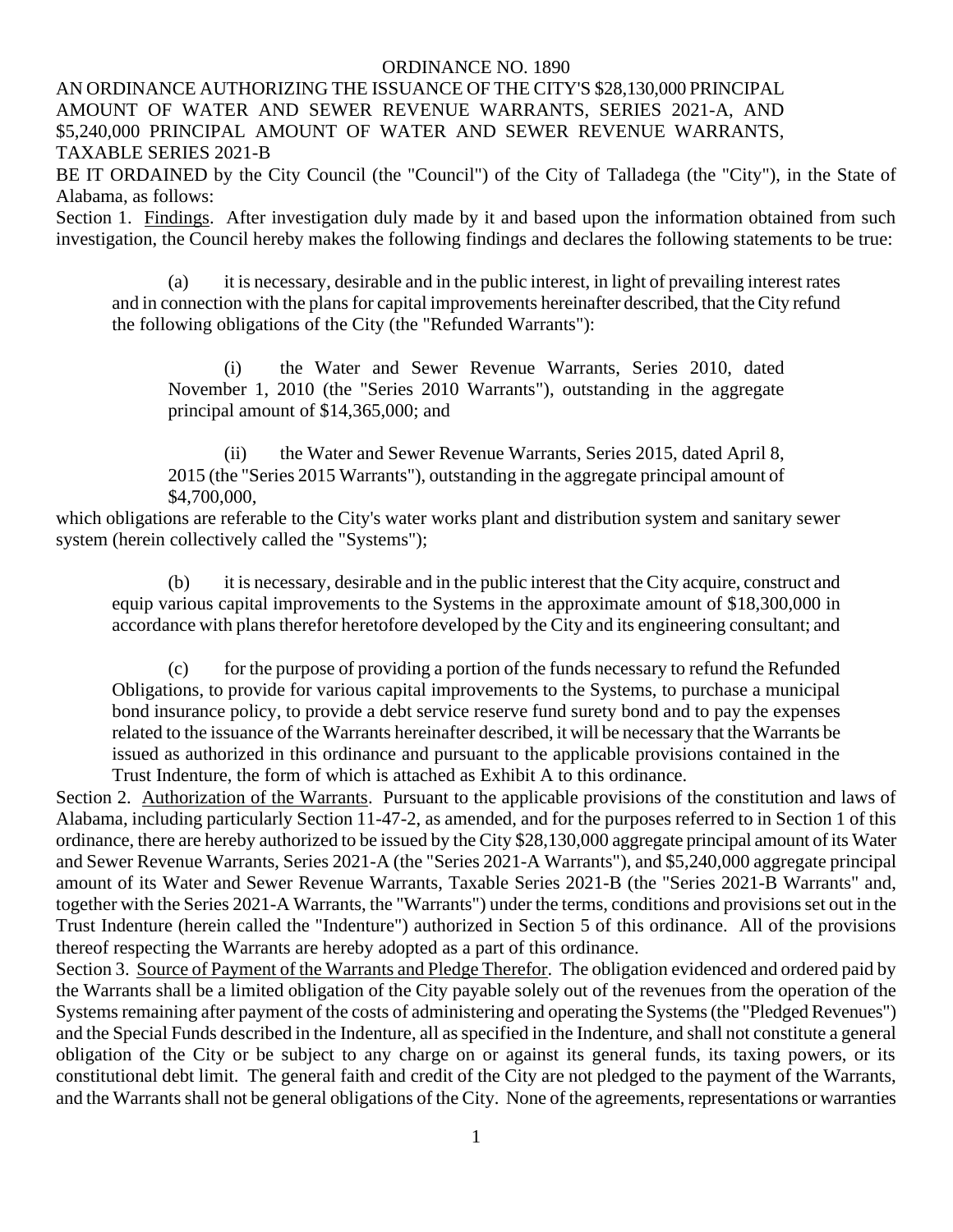made or implied in this ordinance, or in the issuance of the Warrants, shall ever impose any personal or pecuniary liability or charge upon the City, whether before or after any breach by the City of any such agreement, representation or warranty, except with respect to the Pledged Revenues or said Special Funds. Nothing in this section, however, shall relieve the City from the performance of the several covenants and representations on its part herein contained.

Section 4. Warrants Payable at Par. All remittances of principal of and interest on the Warrants to the holders thereof shall be made at par without any deduction for exchange or other costs, fees or expenses. The bank or banks at which the Warrants shall at any time be payable shall be considered by acceptance of their duties hereunder to have agreed that they will make or cause to be made remittances of principal of and interest on the Warrants, out of the moneys provided for that purpose, in bankable funds at par without any deduction for exchange or other costs, fees or expenses. The City will pay to such bank or banks all reasonable charges made and expenses incurred by them in making such remittances in bankable funds at par.

Section 5. Authorization of Trust Indenture. As security for payment of the principal of and the interest on the Warrants and any additional warrants that may be issued under the parity provisions of the Indenture, pro rata and without preference or priority of one over another, the City does hereby authorize and direct the City Manager of the City to execute and deliver, in the name and behalf of the City, the Trust Indenture in the form attached as Exhibit A to and constituting a part of this ordinance, and the City Clerk is hereby authorized and directed to affix thereto and attest thereon the corporate seal of the City. Upon full execution of the Indenture, the City Manager is authorized and directed to deliver it to the trustee thereunder. All provisions of the Indenture are hereby adopted as a part of this ordinance to the same extent as if they were set out in full herein.

Section 6. Sale of the Warrants; Delivery Thereof and Use of Proceeds Therefrom. The Series 2021-A Warrants are hereby sold to Piper Sandler & Co. (the "Underwriter"), at and for a purchase price equal to \$31,498,050.00 (which represents an underwriting discount of \$343,365.55 and original issue premium of \$3,711,415.55), and the Series 2021-B Warrants are hereby sold to the Underwriter at and for a purchase price equal to \$5,176,038.55 (which represents an underwriting discount of \$63,961.45). The actions of the City Manager heretofore taken with respect to sale of the Warrants to the Underwriter pursuant to that certain Warrant Purchase Agreement dated August 12, 2021, between the City and the Underwriter are hereby ratified, confirmed and approved in all respects. The City Manager and the City Clerk are hereby directed to consummate the execution, sealing and attestation of the Warrants and to deliver them to the said purchaser upon payment to the City of the purchase price therefor. Simultaneously with such delivery, the City Treasurer shall direct the Underwriter to pay the proceeds from the said sale to the Trustee who shall apply them in the manner and for the purposes set out in Section 6.5 of the Indenture. The City hereby formally requests the Trustee to authenticate and deliver the Warrants.

Section 7. Ratification of Preliminary Official Statement; Authorization of Official Statement. The action of the Underwriter in circulating a Preliminary Official Statement with respect to the Warrantsin the form presented to the meeting at which this ordinance is adopted (which form shall be attached to the minutes of such meeting as Exhibit B thereto and which is hereby adopted in all respects as if set out in full in this ordinance), and the action of City and its officers in causing the Preliminary Official Statement to be "deemed final" as of its date, are hereby ratified, approved and confirmed in all respects. The City Manager is hereby authorized to execute for and in behalf of the City an Official Statement with respect to the Warrants in substantially the form of the Preliminary Official Statement, with such changes as shall be necessary to reflect the final terms of the sale of the Warrants or such other changes as the City Manager or the Underwriter shall determine are necessary or desirable.

Section 8. Authorization of Disclosure Dissemination Agent Agreement. In order to assist the Underwriter in complying with Rule 15c2-12 of the Securities and Exchange Commission, the Council hereby authorizes and directs the City Manager to execute and deliver, for and in behalf of the City, a Disclosure Dissemination Agent Agreement in substantially the form presented to the meeting at which this ordinance is adopted (which form shall be attached as Exhibit C to the minutes of the meeting at which this ordinance is adopted and which is hereby made a part of this ordinance as if set out in full herein), and hereby authorizes and directs the City Clerk of the City to affix to the Disclosure Dissemination Agent Agreement the seal of the City and to attest the same.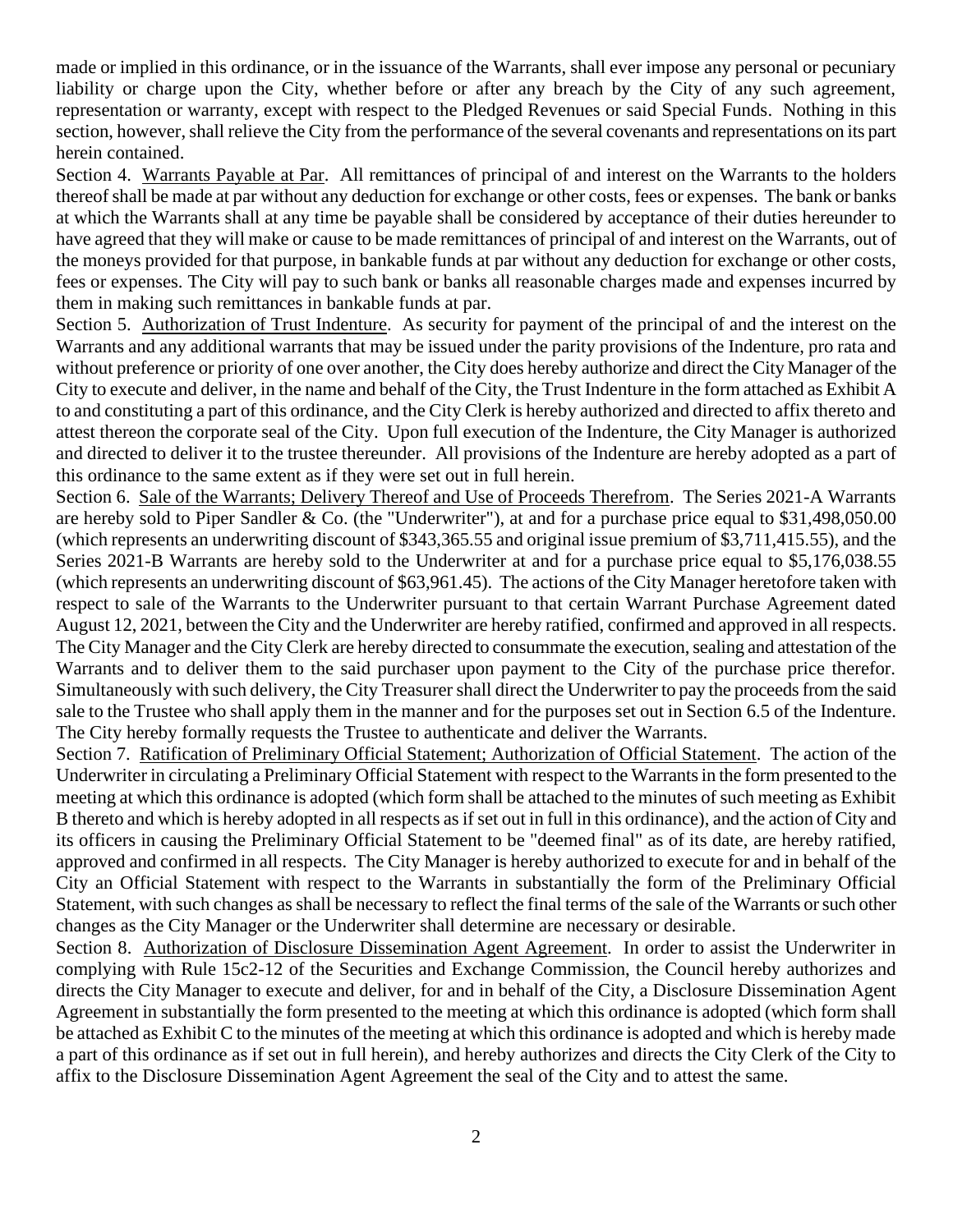Section 9. Compliance with Certain Requirements of the Code. The City will comply with all conditions to and requirements for the exemption from gross income for federal income taxation of the interest income on the Series 2021-A Warrants imposed by Section 103 of the Internal Revenue Code of 1986, as amended (the "Code"). Without limiting the generality of the foregoing,

(a) the City will not apply the proceeds from the Series 2021-A Warrants in a manner that would cause any of the Series 2021-A Warrants to be a "private activity bond" within the meaning of Section 141(a) of the Code, and

(b) the City will comply with the requirements of Section 148 of the Code in order that the Series 2021-A Warrants will not be "arbitrage bonds" within the meaning of said Section 148. Section 10. Call for Redemption. (i) Acting pursuant to the provisions of Article V of that certain Trust Indenture dated as of November 1, 2010 (the "Refunded Warrants Indenture"), between the City and Regions Bank, as trustee thereunder, the City hereby elects to redeem and pay, and does hereby call for redemption and payment on October 7, 2021, the Series 2010 Warrants, the redemption of each such Series 2010 Warrant to be effected at a redemption price equal to its principal amount plus accrued interest thereon to the date fixed for redemption.

(ii) Acting pursuant to the provisions of Article V of the Refunded Warrants Indenture, the City hereby elects to redeem and pay, and does hereby call for redemption and payment on September 1, 2024, those of the Series 2015 Warrants having stated maturities in 2025 and thereafter, the redemption of each such Series 2015 Warrant to be effected at a redemption price equal to its principal amount plus accrued interest thereon to the date fixed for redemption.

(iii) The Council hereby finds and declares that the City is not in default under the Refunded Warrants, or any thereof, or under the Refunded Warrants Indenture.

Section 11. Concerning the Municipal Bond Insurance Policies. The actions of the City Manager and City Clerk heretofore taken with respect to the procurement of municipal bond insurance policies for the Warrants and for the debt service reserve fund of the Indenture are hereby ratified and confirmed in all respects. The Council hereby authorizes and directs the City Manager and City Clerk to execute and deliver, for and in behalf of the City, all such instruments, documents, certificates and agreements as may be necessary in connection with delivery of such policies in connection with issuance of the Warrants.

Section 12. Authorization of Escrow Trust Agreements. (a) The City Manager is hereby authorized and directed to execute and deliver, on behalf of the City, an Escrow Trust Agreement, dated September 7, 2021, providing for the payment of the Series 2010 Warrants as set forth therein, said Escrow Trust Agreement to be in substantially the form presented to the meeting at which this Ordinance is adopted and which is attached to the said minutes as Exhibit D as if it were a part thereof, and the City Clerk of the City is hereby authorized and directed to affix the seal of the City to the said Escrow Trust Agreement and to attest the same.

(b) The City Manager is hereby authorized and directed to execute and deliver, on behalf of the City, an Escrow Trust Agreement, dated September 7, 2021, providing for the payment of the Series 2015 Warrants as set forth therein, said Escrow Trust Agreement to be in substantially the form presented to the meeting at which this Ordinance is adopted and which is attached to the said minutes as Exhibit E as if it were a part thereof, and the City Clerk of the City is hereby authorized and directed to affix the seal of the City to the said Escrow Trust Agreement and to attest the same.

Section 13. Additional Documents and Actions Authorized. The Mayor, the City Manager and the City Clerk, or any of them, are each hereby authorized and directed to execute such other documents or certificates necessary in order to carry out the transactions contemplated by this ordinance and the Indenture. The City understands that one of the principal inducements to the purchase of the Warrants by the purchaser thereof is that the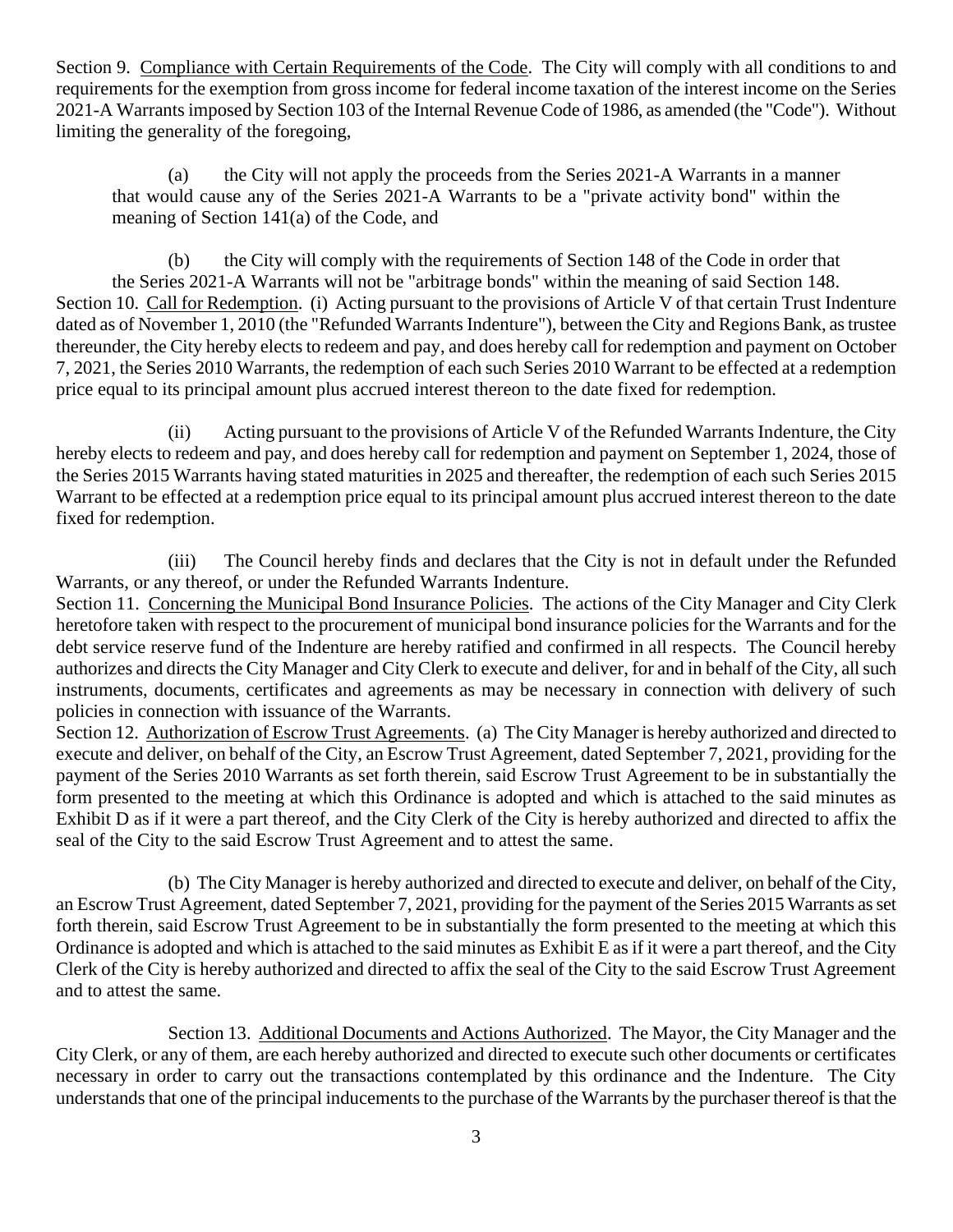interest on the Series 2021-A Warrants be and remain exempt from federal income taxation. Accordingly, without limiting the generality of the foregoing, the said City Manager and the said City Clerk are each hereby authorized and directed to cause to be prepared, signed on behalf of the City and filed with the Internal Revenue Service Form 8038-G or other form prescribed by the Internal Revenue Service as a condition to the exemption of the interest income on the Series 2021-A Warrants from federal income taxation. The said City Manager and City Clerk are each hereby authorized and directed to execute such certificates, agreements and other documents respecting the Code, as contemplated by this ordinance and the Indenture, to the end that the interest on the Series 2021-A Warrants be and remain exempt from federal income taxation. The City Manager and the City Clerk are each hereby authorized to make the elections authorized to be made under the regulations promulgated under Section 148 of the Code.

Section 14. This Ordinance a Contract. The provisions of this ordinance shall constitute a contract between the City and each holder of the Warrants until they shall have been paid in full or provision made for the payment thereof as provided in the Indenture, and all the agreements on the part of the City herein and therein contained with respect thereto shall have been performed, then upon the happening of such events the obligations of the City hereunder shall thereupon cease.

Section 15. Severability. The various provisions of this ordinance are hereby declared to be severable. In the event any provision hereof shall be held invalid by a court of competent jurisdiction, such invalidity shall not affect any other portion of this ordinance.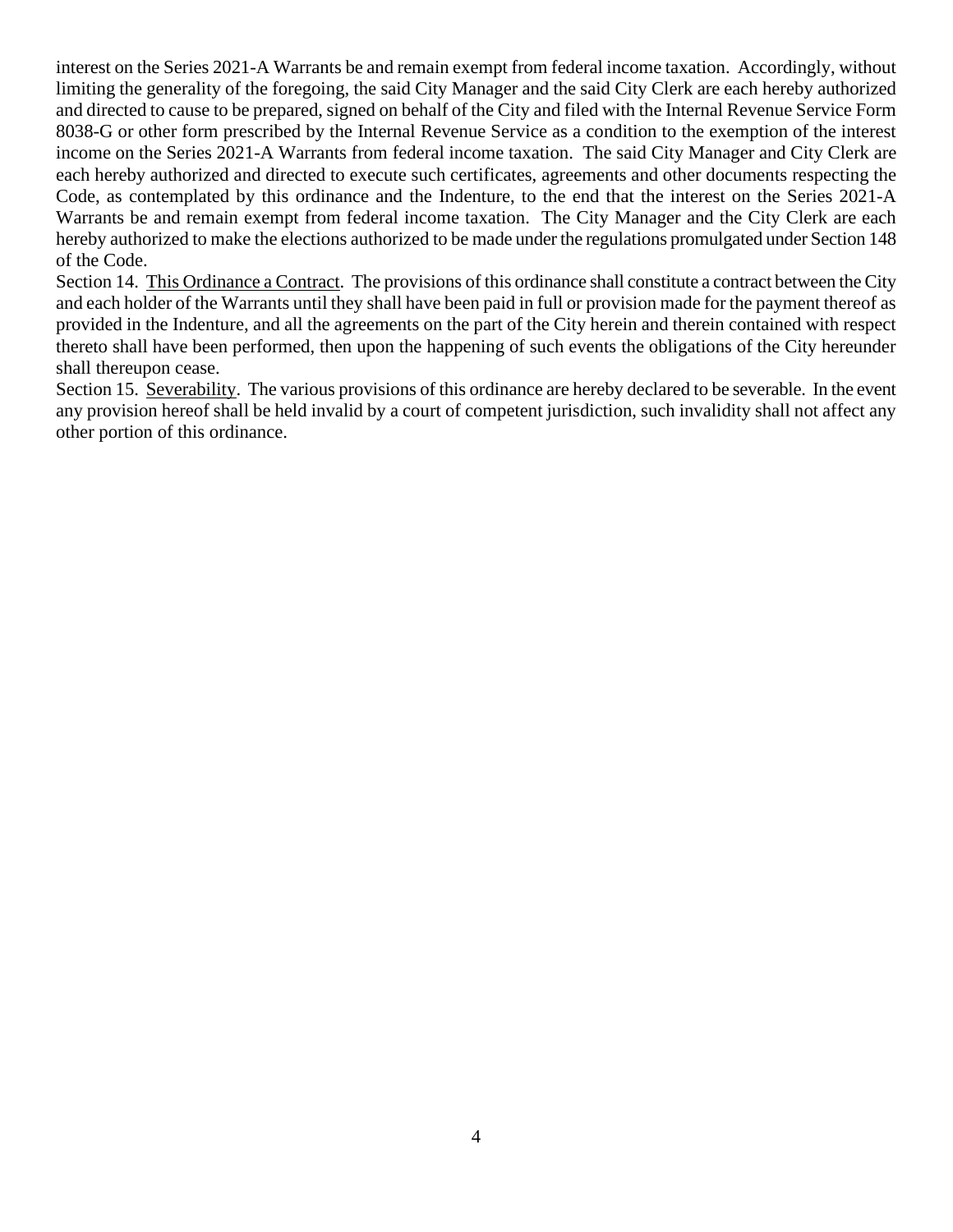Adopted and approved on the  $16<sup>th</sup>$  of August, 2021.

Council President Betty C. Sptralin Councilman Horace Patterson Council Member Vickey Hall Councilman Trae Williams Councilman Joe Power City Manager Seddrick Hill Attested to: Joanna Medlen, City Clerk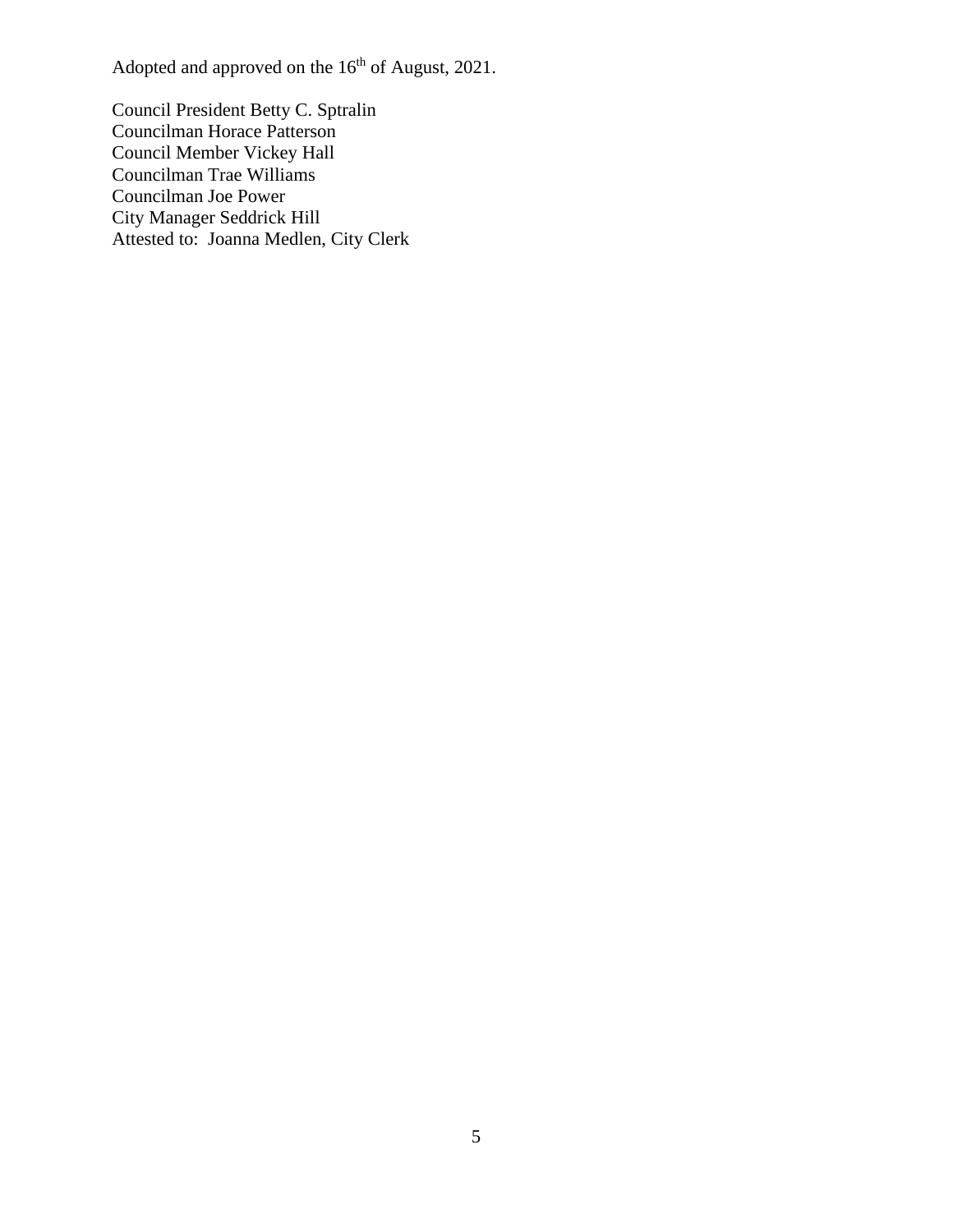# Exhibit A

### Form of Trust Indenture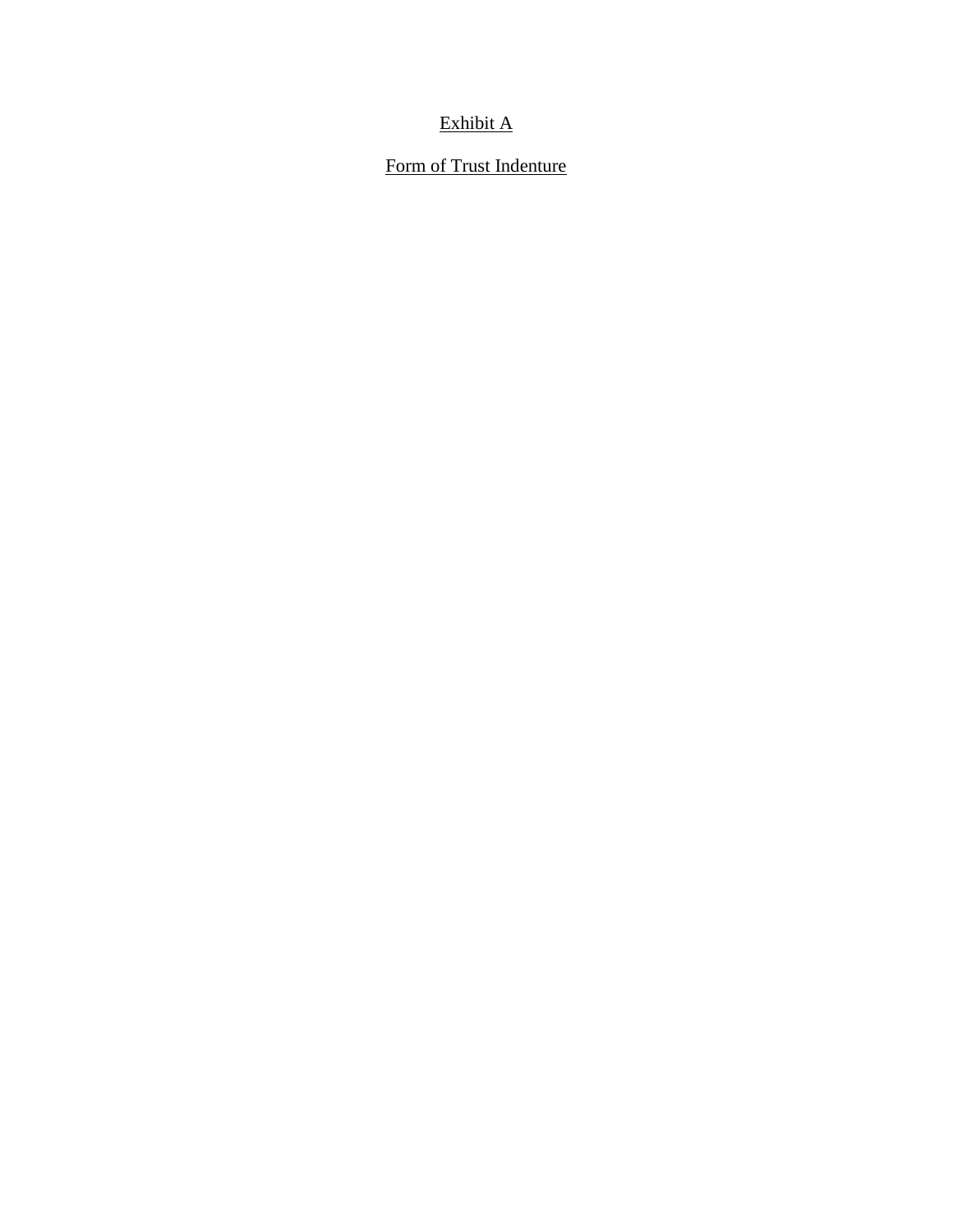# Exhibit B

Form of Preliminary Official Statement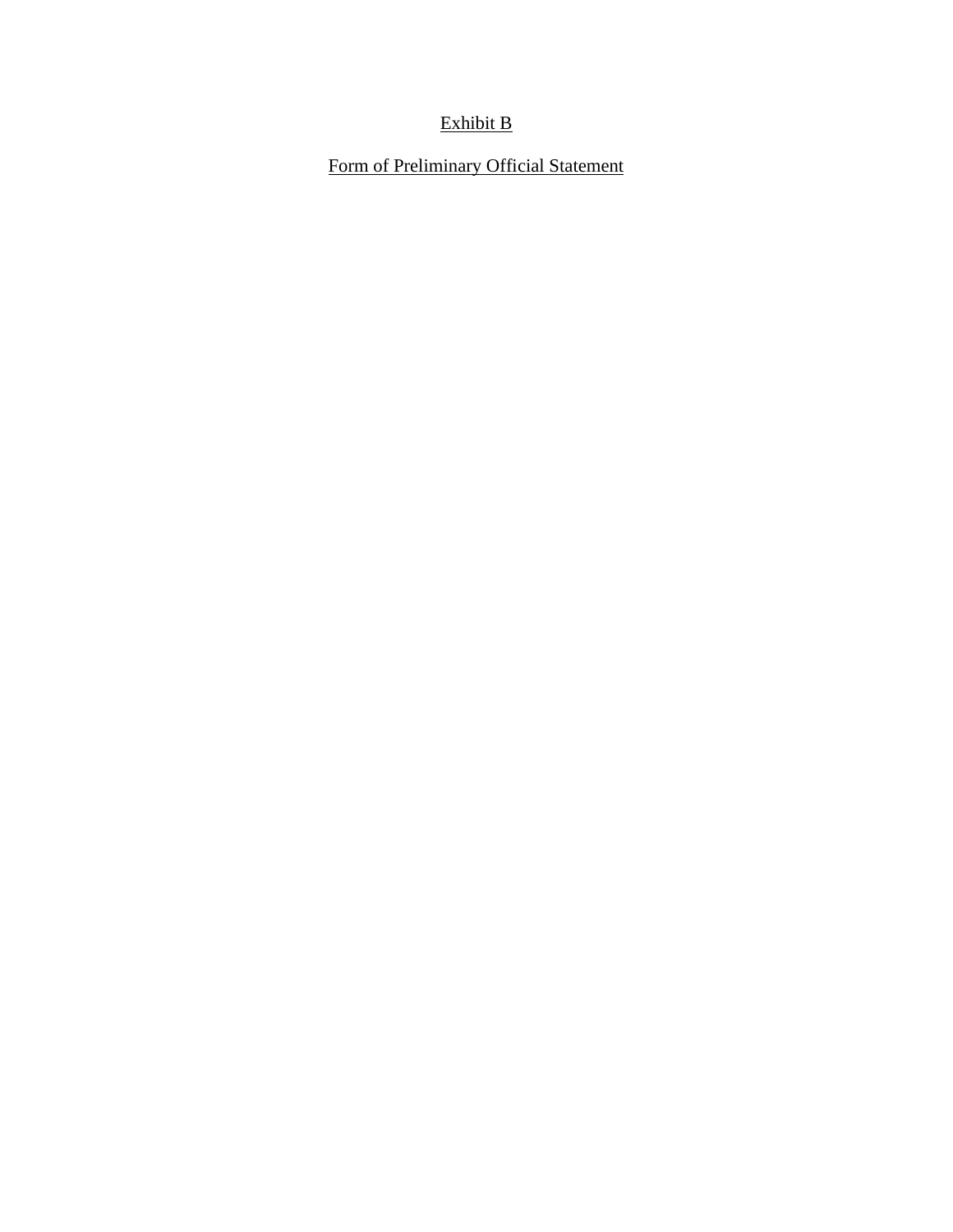# Exhibit C

Form of Disclosure Dissemination Agent Agreement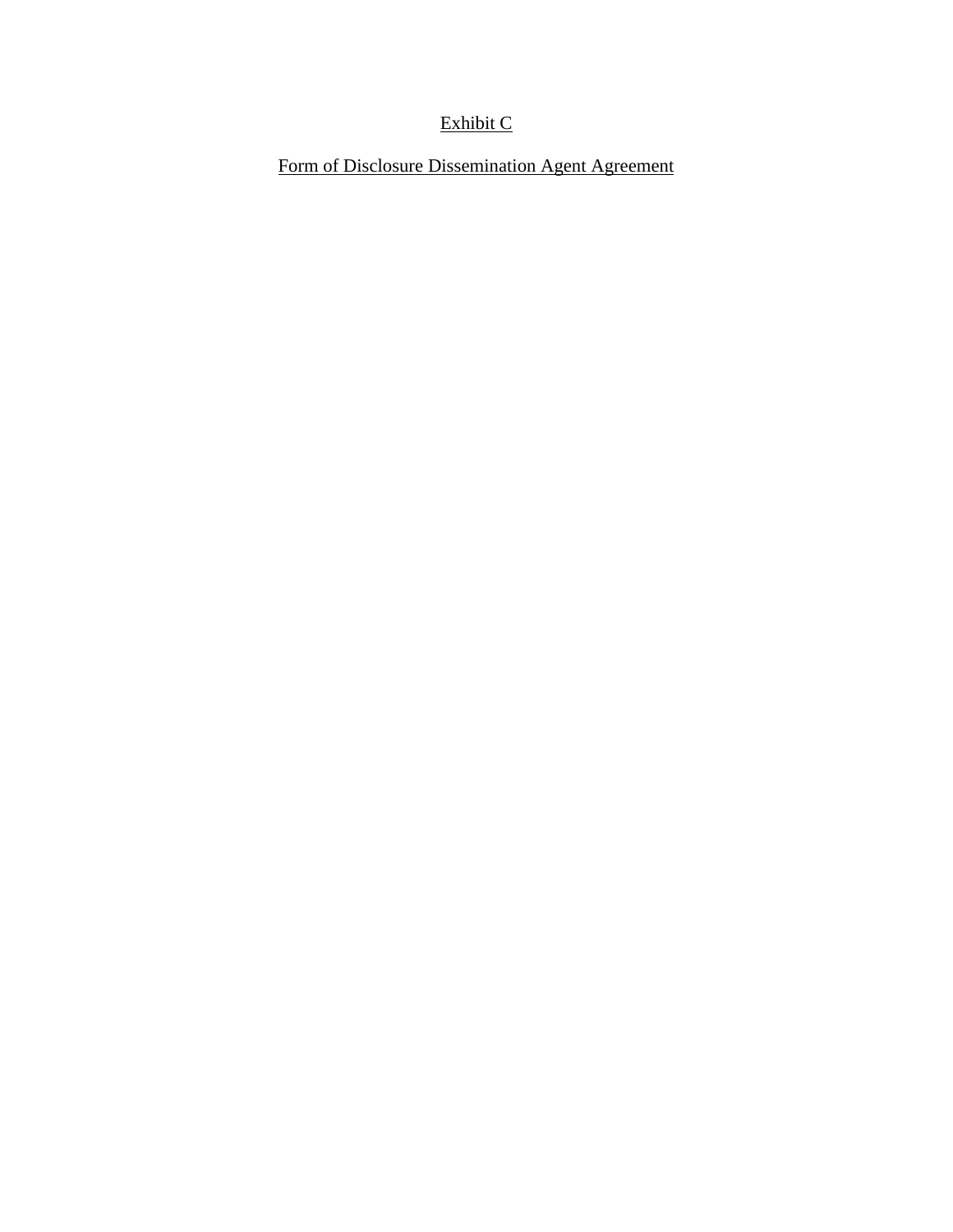# Exhibit D

Form of Escrow Trust Agreement (Series 2010 Warrants)